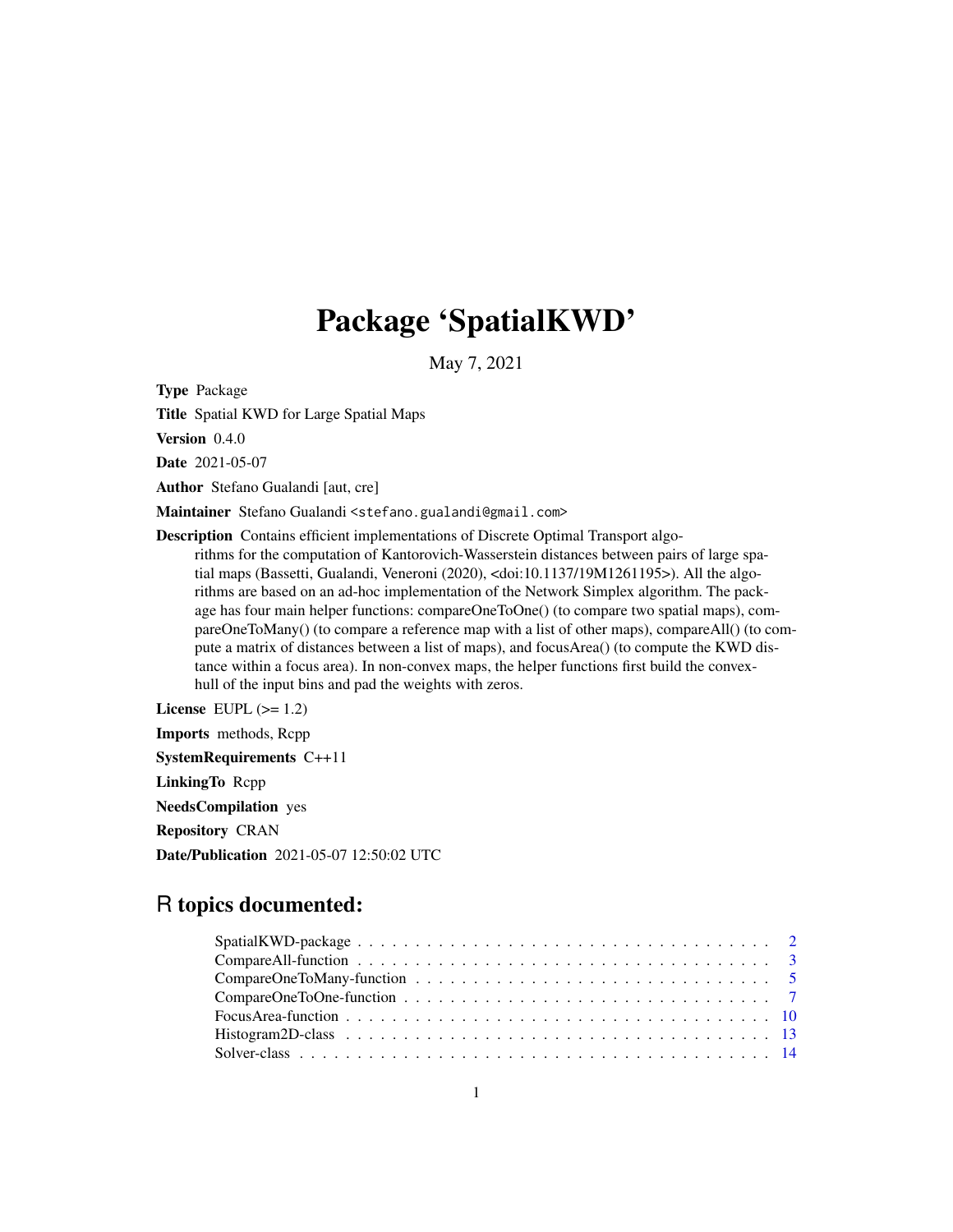# <span id="page-1-0"></span>**Index** [17](#page-16-0)

SpatialKWD-package *Kantorovich-Wasserstein Distances for Large Spatial Maps*

### **Description**

The Spatial-KWD package contains efficient implementations of Discrete Optimal Transport algorithms for the computation of Kantorovich-Wasserstein distances [1], customized for large spatial maps. All the algorithms are based on an ad-hoc implementation of the Network Simplex algorithm [2]. Each implemented algorithm builds a different network, exploiting the particular structure of spatial maps.

### Details

This library contains four helper functions and two classes [4].

The four helper functions are [compareOneToOne](#page-6-1), [compareOneToMany](#page-4-1), [compareAll](#page-2-1), and [focusArea](#page-9-1). All the functions take in input the data and an options list. Using the options is possible to configure the Kantorivich-Wasserstein solver, so that it uses different algorithms with different parameters.

The helper functions are built on top of two main classes: [Histogram2D](#page-12-1) and [Solver](#page-13-1).

Note that in non-convex maps, the algorithm builds the convex-hull of the input bins and pads the weights with zeros.

In the case of spatial histograms with weights that do not sum up to 1, all the weights can optionally be rescaled in such a way the overall sum of the weights of every single histogram is equal to 1.0:  $w_i \leftarrow \frac{w_i}{\sum_{i=1,...,n} w_i}$ . This way, the spatial histograms have a natural interpretation as discrete probability measures.

For a detailed introduction on Computational Optimal Transport, we refer the reader to [3].

#### Author(s)

Stefano Gualandi, stefano.gualandi@gmail.com.

Maintainer: Stefano Gualandi <stefano.gualandi@gmail.com>

# References

[1] Bassetti, F., Gualandi, S. and Veneroni, M., 2020. "On the Computation of Kantorovich– Wasserstein Distances Between Two-Dimensional Histograms by Uncapacitated Minimum Cost Flows". SIAM Journal on Optimization, 30(3), pp.2441-2469.

[2] Cunningham, W.H., 1976. "A Network Simplex method". Mathematical Programming, 11(1), pp.105-116.

[3] Peyre, G., and Cuturi, M., 2019. "Computational optimal transport: With applications to data science". Foundations and Trends in Machine Learning, 11(5-6), pp.355-607.

[4] <https://github.com/eurostat/Spatial-KWD>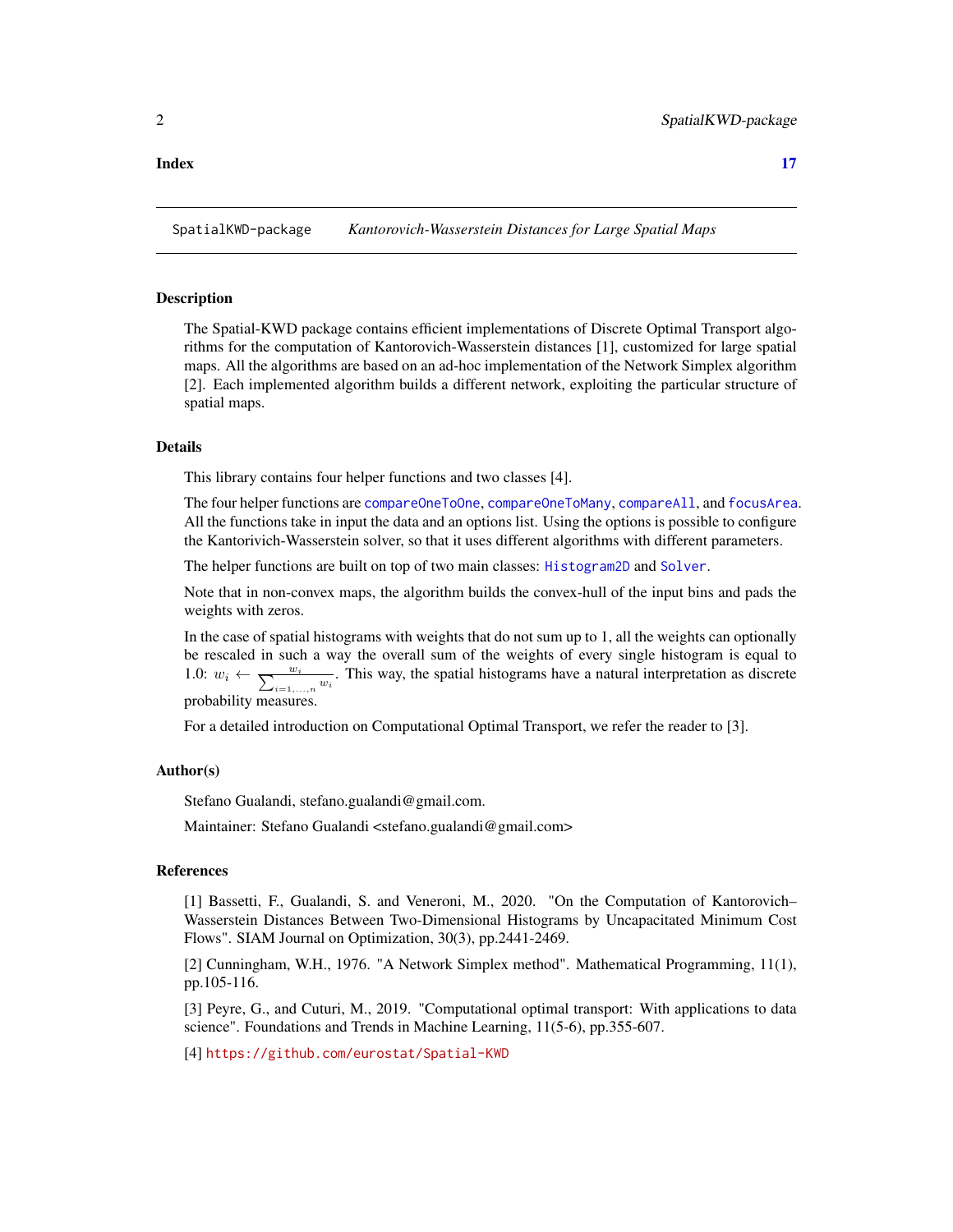```
CompareAll-function 3
```
# See Also

See also [compareOneToOne](#page-6-1), [compareOneToMany](#page-4-1), [compareAll](#page-2-1), focusArea, [Histogram2D](#page-12-1), and [Solver](#page-13-1).

#### Examples

```
library(SpatialKWD)
# Random coordinates
N = 90Xs <- as.integer(runif(N, 0, 31))
Ys <- as.integer(runif(N, 0, 31))
coordinates <- matrix(c(Xs, Ys), ncol=2)
# Random weights
weights <- matrix(runif(2*N, 0, 1), ncol=2)
# Compute distance
print("Compare one-to-one with exact algorithm:")
d <- compareOneToOne(coordinates, weights, L=3)
cat("runtime:", d$runtime, " distance:", d$distance, "\n")
```
CompareAll-function *Compare a given set of spatial histograms*

# <span id="page-2-1"></span>Description

This function computes the Kantorovich-Wasserstein among a given set of M spatial histograms. All the histograms are defined over the same grid map.

The grid map is described by the two lists of N coordinates Xs and Ys, which specify the coordinates of the centroid of each tile of the map. For each tile i with coordinates  $x \leq \lfloor i \rfloor$ ,  $y \leq \lfloor i \rfloor$ , we have a positive weight for each histogram.

The two lists of coordinates are passed to compareOneToMany as a matrix with N rows and two columns. The weights of the histograms are passed as a single matrix with N rows and M columns.

#### Usage

```
compareAll(Coordinates, Weights, L = 3, recode = TRUE,
          method = "approx", algorithm = "colgen",
          model="mincostflow", verbosity = "silent",
          timelimit = 14400, opt_tolerance = 1e-06,
          unbalanced = FALSE, unbal_cost = 1e+09, convex = TRUE)
```
#### Arguments

Coordinates A Matrix with N rows and two columns:

• Coordinates[,1]: *(First Column)* Vector of horizontal coordinates of the centroids of each tile of the map. Data type: vector of positive integers.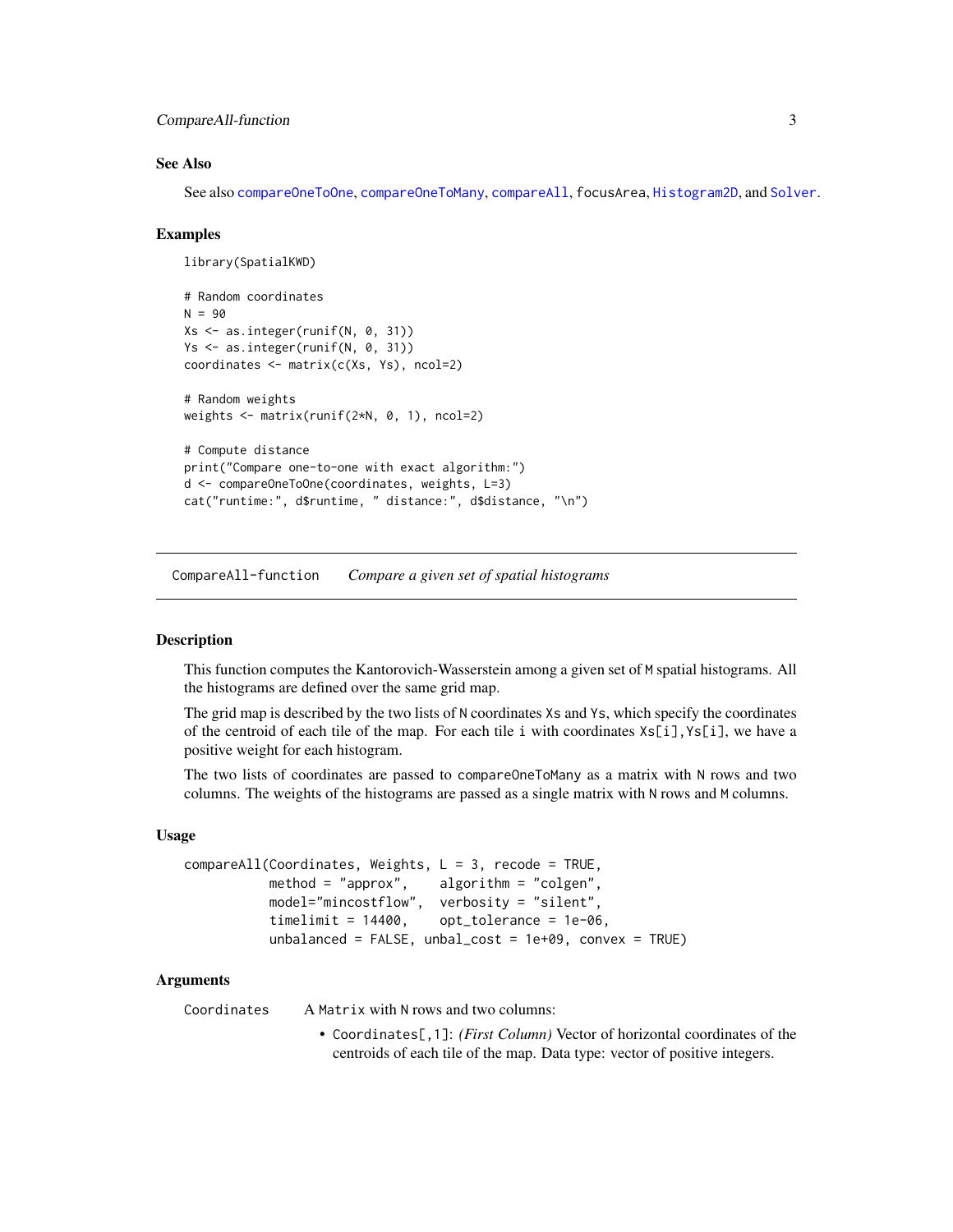<span id="page-3-0"></span>

|               | • Coordinates[, 2]: (Second Column) Vector of vertical coordinates of the<br>centroids of each tile of the map. Data type: vector of positive integers. |
|---------------|---------------------------------------------------------------------------------------------------------------------------------------------------------|
| Weights       | A Matrix of positive weights of the tiles specified by the Coordinates matrix,<br>one column for each input histogram.                                  |
| L             | Approximation parameter. Higher values of $L$ give a more accurate solution, but<br>they require longer running time. Data type: positive integer.      |
| recode        | If equal to True, recode the input coordinates as consecutive integers.                                                                                 |
| method        | Method for computing the KW distances: exact or approx.                                                                                                 |
| algorithm     | Algorithm for computing the KW distances: fullmodel or colgen.                                                                                          |
| model         | Model for building the underlying network: bipartite or mincostflow.                                                                                    |
| verbosity     | Level of verbosity of the log: silent, info or debug.                                                                                                   |
| timelimit     | Time limit in second for running the solver.                                                                                                            |
| opt_tolerance | Numerical tolerance on the negative reduce cost for the optimal solution.                                                                               |
| unbalanced    | If equal to True, solve the problem with unbalanced masses.                                                                                             |
| unbal_cost    | Cost for the arcs going from each point to the extra artificial bin.                                                                                    |
| convex        | If equal to True, compute the convex hull of the input points.                                                                                          |

#### Details

The function compareAll(Coordinates, Weights,  $\dots$ ) computes the distances among a given set of spatial histograms. All the histograms are specified by the M columns of matrix Weights, and where the support points (i.e., centroids of each tile of the map) are defined by the coordinates given in Xs and Ys in the two columns of matrix Coordinates. The algorithm used to compute such distance depends on the parameters specified as optional arguments of the function.

The most important is the parameter L, which by default is equal to 3 (see [compareOneToOne](#page-6-1)).

# Value

Return an R List with the following named attributes:

- distances: A symmetric matrix of dimension MxM of KW-distances among the input histograms.
- status: Status of the solver used to compute the distances.
- runtime: Overall runtime in seconds to compute all the distances.
- iterations: Overall number of iterations of the Network Simplex algorithm.
- nodes: Number of nodes in the network model used to compute the distances.
- arcs: Number of arcs in the network model used to compute the distances.

# See Also

See also [compareOneToOne](#page-6-1), [compareOneToMany](#page-4-1), [focusArea](#page-9-1), [Histogram2D](#page-12-1), and [Solver](#page-13-1).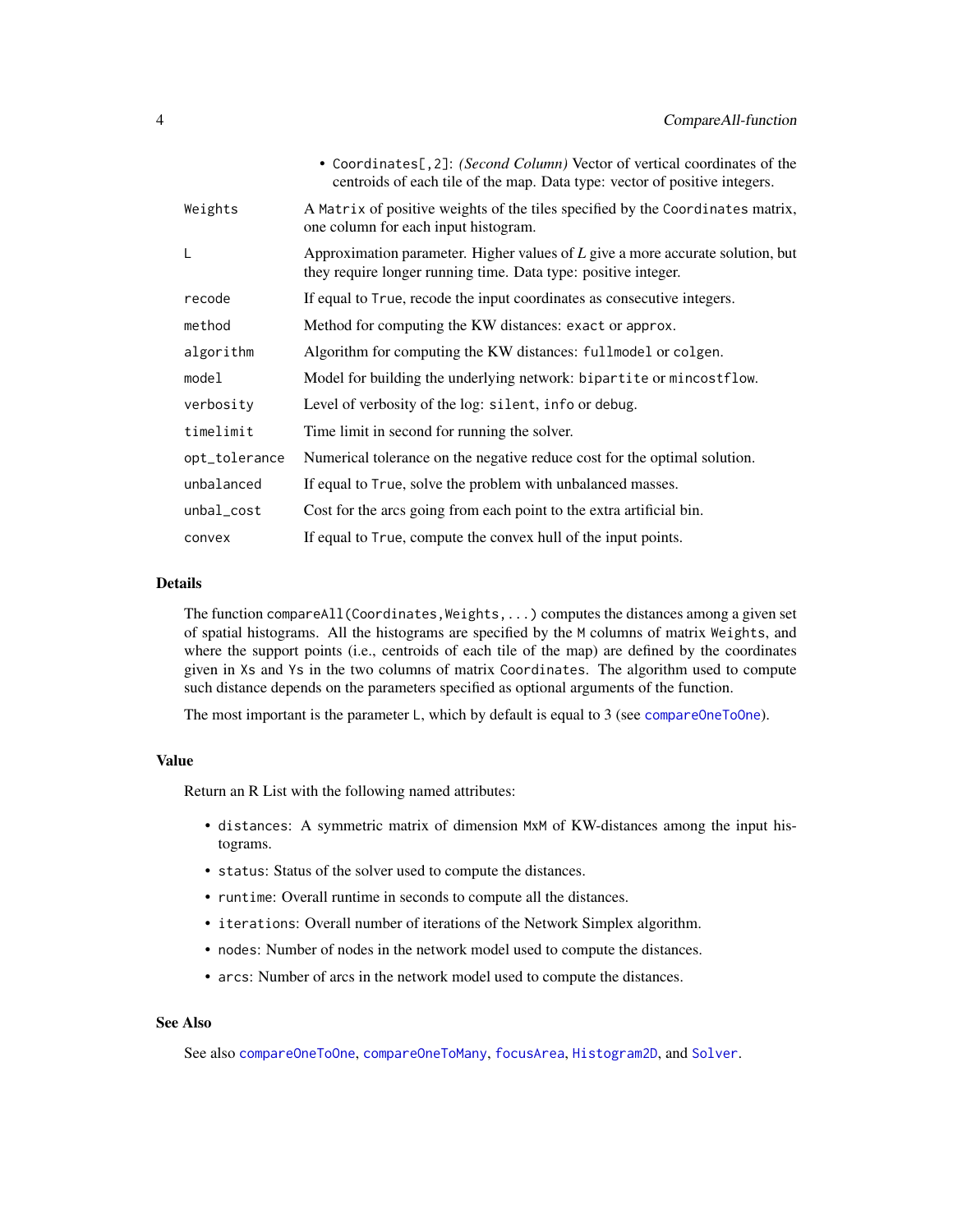# <span id="page-4-0"></span>Examples

```
# Define a simple example
library(SpatialKWD)
# Random coordinates
N = 90Xs \leftarrow as.integer(runif(N, 0, 31))Ys <- as.integer(runif(N, 0, 31))
coordinates <- matrix(c(Xs, Ys), ncol=2, nrow=N)
# Random weights
m < -3test3 <- matrix(runif(m*N, 0, 1), ncol=m)
# Compute distance
print("Compare all pairwise distances with an approximate algorithm:")
d <- compareAll(coordinates, Weights=test3, L=3)
cat("L: 3, runtime:", d$runtime, " distances:", "\n")
m <- matrix(d$distance, ncol=3, nrow=3)
print(m)
```
CompareOneToMany-function

*Compare a reference spatial histogram to other histograms*

# <span id="page-4-1"></span>Description

This function computes the Kantorovich-Wasserstein among a single reference histogram and a given list of other spatial histograms. All the histograms are defined over the same grid map.

The grid map is described by the two lists of N coordinates Xs and Ys, which specify the coordinates of the centroid of each tile of the map. For each tile i with coordinates  $Xs[i], Ys[i],$  we have a positive weight for each histogram.

The two lists of coordinates are passed to compareOneToMany as a matrix with N rows and two columns. The weights of the histograms are passed as a single matrix with N rows and M columns, where the first column is the reference histogram.

# Usage

```
compareOneToMany(Coordinates, Weights, L = 3, recode = TRUE,
          method = "approx", algorithm = "colgen",
          model="mincostflow", verbosity = "silent",
          timelimit = 14400, opt_tolerance = 1e-06,
          unbalanced = FALSE, unbal_cost = 1e+09, convex = TRUE)
```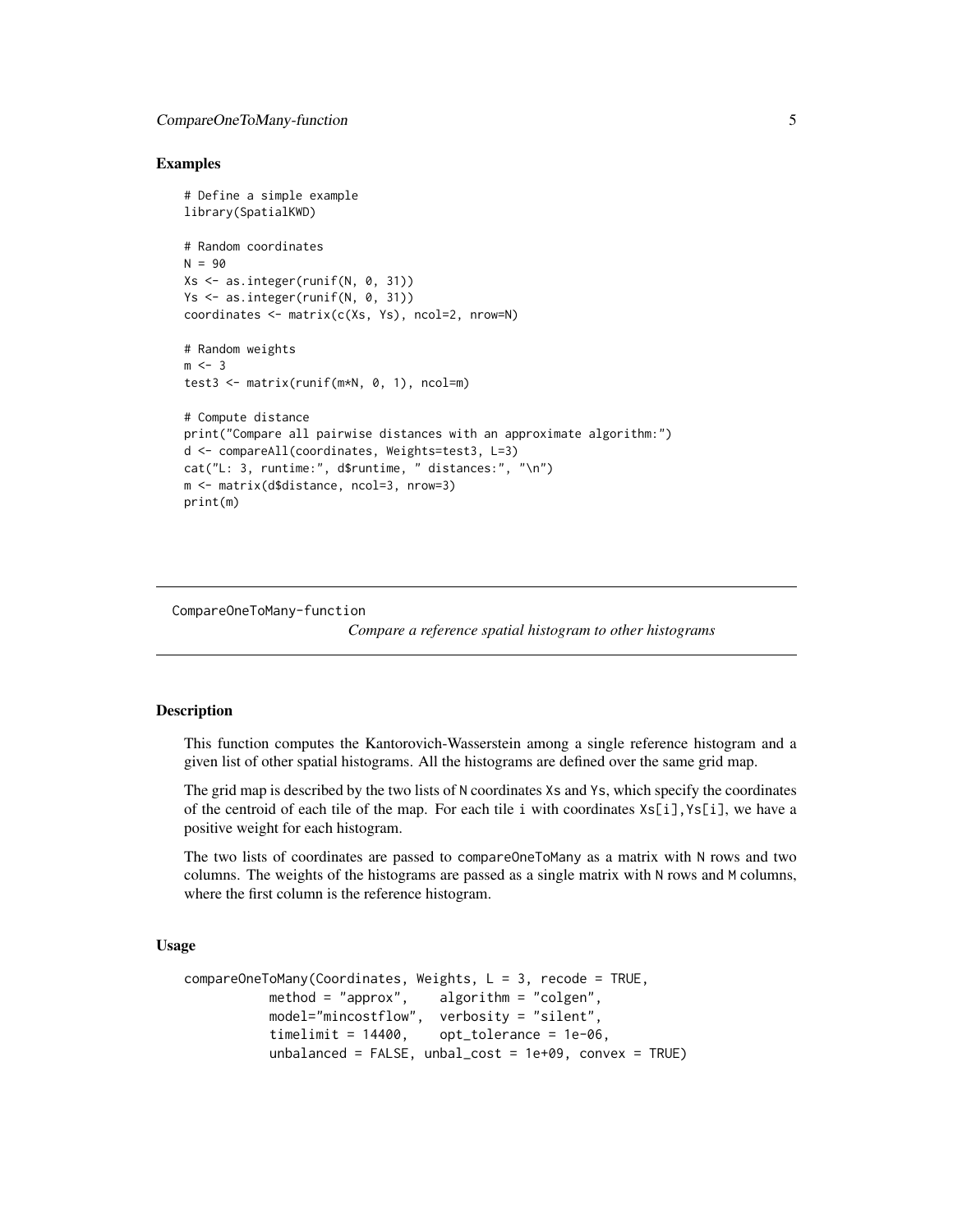#### <span id="page-5-0"></span>Arguments

| Coordinates   | A Matrix with N rows and two columns:                                                                                                                                                                                 |
|---------------|-----------------------------------------------------------------------------------------------------------------------------------------------------------------------------------------------------------------------|
|               | • Coordinates[,1]: (First Column) Vector of horizontal coordinates of the<br>centroids of each tile of the map (Xs). Data type: vector of positive integers.                                                          |
|               | • Coordinates[, 2]: (Second Column) Vector of vertical coordinates of the<br>centroids of each tile of the map (Ys). Data type: vector of positive integers.                                                          |
| Weights       | A Matrix of positive weights of the tiles specified by Coordinates.                                                                                                                                                   |
|               | • Weights[,1]: (First Column) Weights of the reference spatial histogram,<br>a weight for each tile located at position $\lambda s[i], \lambda s[i]$ for $i=1, \ldots, N$ . Data<br>type: vector of positive doubles. |
|               | • Weights[,2:M]: (Remaining Columns) Weights of the spatial histograms<br>to be compared with the reference histogram. Data type: vector of positive<br>doubles.                                                      |
| L             | Approximation parameter. Higher values of $L$ give a more accurate solution, but<br>they require a longer running time. Data type: positive integer.                                                                  |
| recode        | If equal to True, recode the input coordinates as consecutive integers.                                                                                                                                               |
| method        | Method for computing the KW distances: exact or approx.                                                                                                                                                               |
| algorithm     | Algorithm for computing the KW distances: fullmodel or colgen.                                                                                                                                                        |
| model         | Model for building the underlying network: bipartite or mincostflow.                                                                                                                                                  |
| verbosity     | Level of verbosity of the log: silent, info, or debug.                                                                                                                                                                |
| timelimit     | Time limit in second for running the solver.                                                                                                                                                                          |
| opt_tolerance | Numerical tolerance on the negative reduced cost for the optimal solution.                                                                                                                                            |
| unbalanced    | If equal to True, solve the problem with unbalanced masses.                                                                                                                                                           |
| unbal_cost    | Cost for the arcs going from each point to the extra artificial bin.                                                                                                                                                  |
| convex        | If equal to True, compute the convex hull of the input points.                                                                                                                                                        |

# Details

The function compareOneToMany(Coordinates,Weights,...) computes the distances among a reference spatial histogram and a given set of other histograms. All the histograms are specified by the M columns of matrix Weights, and where the support points (i.e., centroids of each tile of the map) are defined by the coordinates given in Xs and Ys in the two columns of matrix Coordinates. The algorithm used to compute such distance depends on the parameters specified as optional arguments of the function.

The most important is the parameter L, which by default is equal to 3 (see [compareOneToOne](#page-6-1)).

# Value

Return an R List with the following named attributes:

- distances: An array of M-1 KW-distances among the input histograms.
- status: Status of the solver used to compute the distances.
- runtime: Overall runtime in seconds to compute all the distances.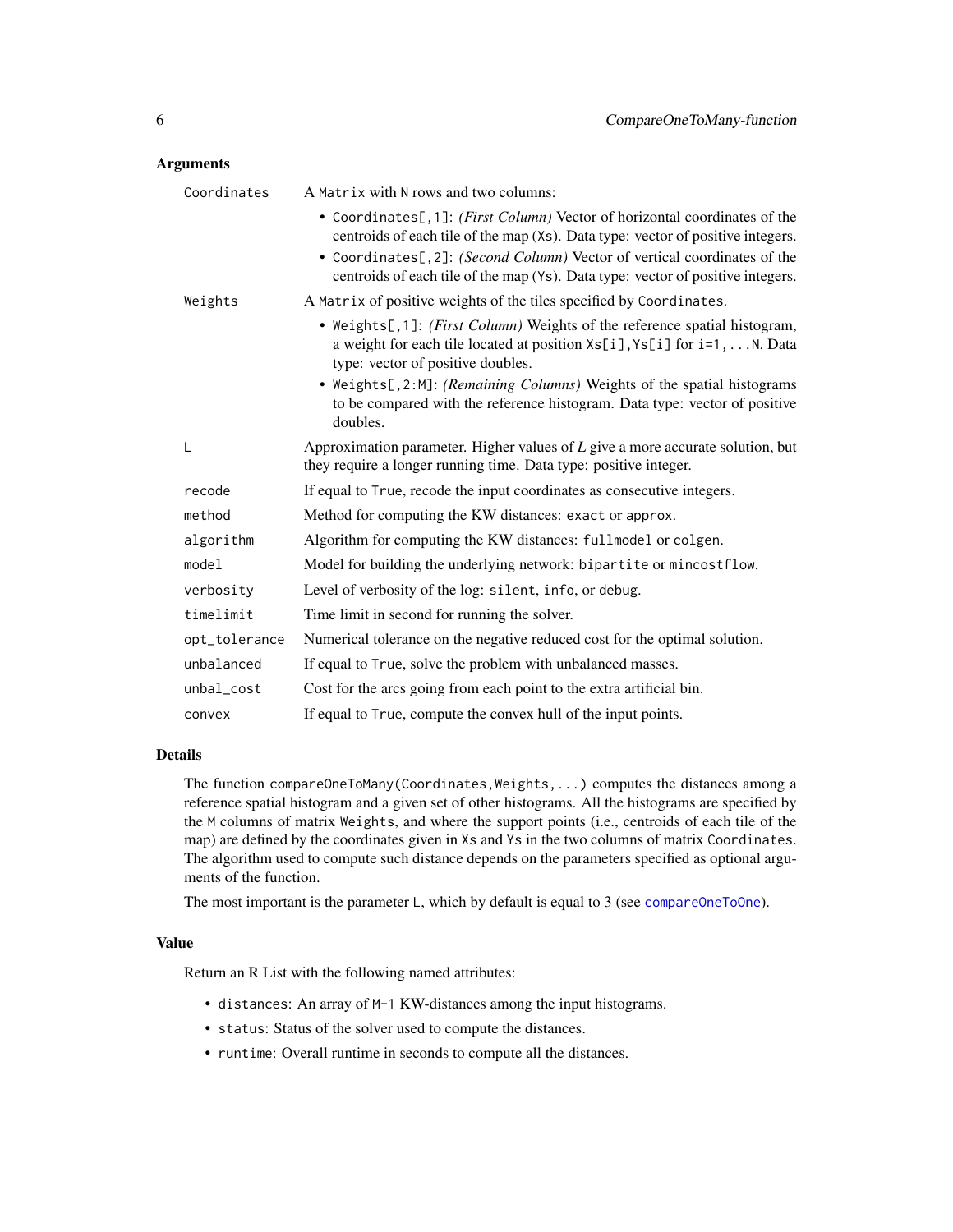- <span id="page-6-0"></span>• iterations: Overall number of iterations of the Network Simplex algorithm.
- nodes: Number of nodes in the network model used to compute the distances.
- arcs: Number of arcs in the network model used to compute the distances.

# See Also

See also [compareOneToOne](#page-6-1), [compareAll](#page-2-1), [focusArea](#page-9-1), [Histogram2D](#page-12-1), and [Solver](#page-13-1).

# Examples

```
# Define a simple example
library(SpatialKWD)
# Random coordinates
N = 90Xs <- as.integer(runif(N, 0, 31))
Ys <- as.integer(runif(N, 0, 31))
coordinates <- matrix(c(Xs, Ys), ncol=2, nrow=N)
# Random weights
m < -3test2 <- matrix(runif((m+1)*N, 0, 1), ncol=(m+1))# Compute distance
print("Compare one-to-many with approximate algorithm:")
d <- compareOneToMany(coordinates, Weights=test2, L=3, method="approx")
cat("L: 3, runtime:", d$runtime, " distances:", d$distance, "\n")
```
CompareOneToOne-function

*Compare a pair of spatial histograms*

#### <span id="page-6-1"></span>Description

This function computes the Kantorovich-Wasserstein between a pair of spatial histograms defined over the same grid map.

The grid map is described by the two lists of N coordinates Xs and Ys, which specify the coordinates of the centroid of each tile of the map. For each tile i with coordinates  $Xs[i], Ys[i],$  we have the two lists of weights, one for the first histograms and the other for the second histogram.

The two lists of coordinates are passed to compareOneToOne as a matrix with N rows and two columns. The two lists of weights are passed as a matrix with N rows and two columns, a column for each histogram.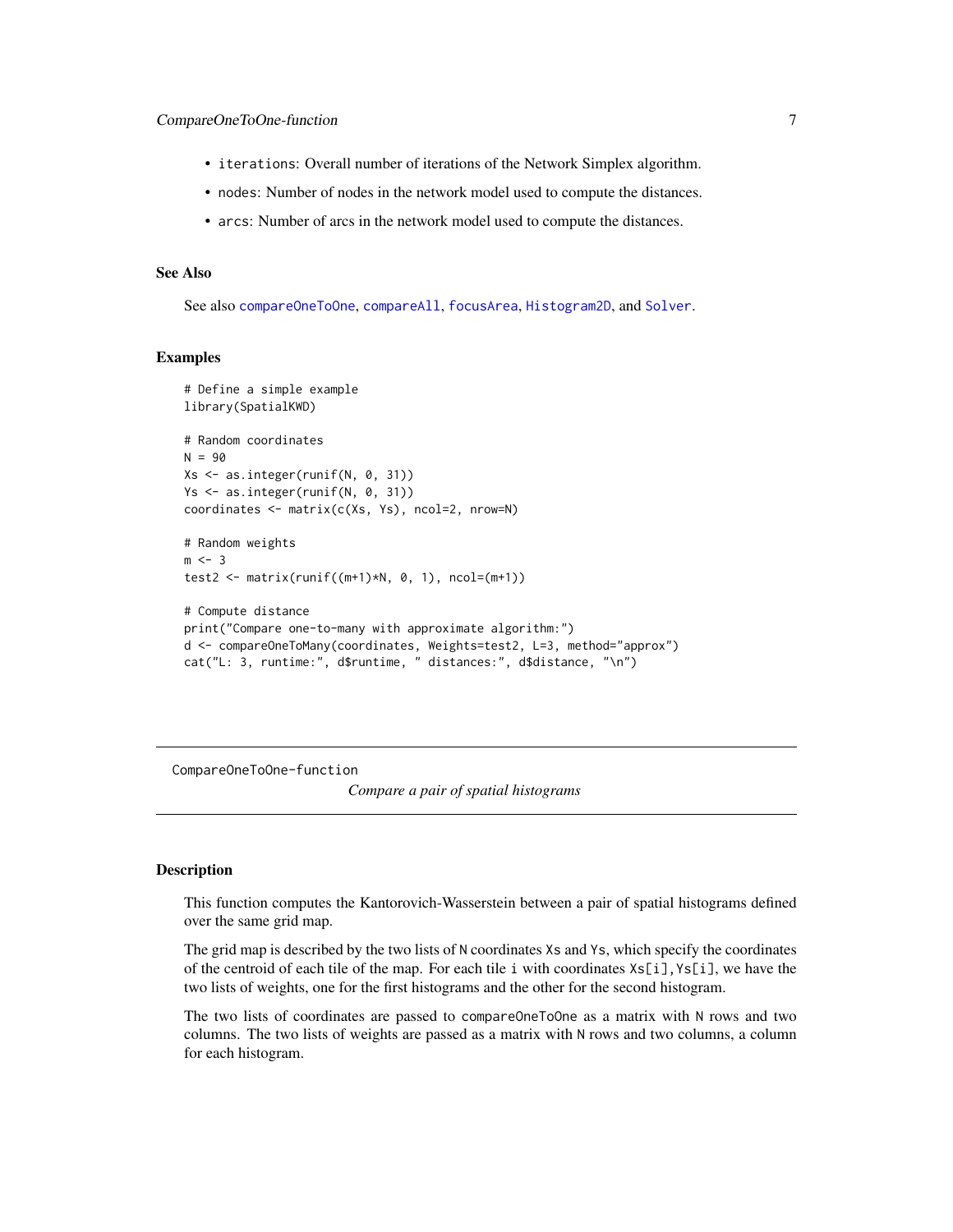# Usage

```
compareOneToOne(Coordinates, Weights, L = 3, recode = TRUE,
          method = "approx", algorithm = "colgen",
          model="mincostflow", verbosity = "silent",
          timelimit = 14400, opt_tolerance = 1e-06,
          unbalanced = FALSE, unbal_cost = 1e+09, convex = TRUE)
```
# Arguments

| Coordinates   | A Matrix with N rows and two columns:                                                                                                                                                                             |
|---------------|-------------------------------------------------------------------------------------------------------------------------------------------------------------------------------------------------------------------|
|               | • Coordinates[,1]: (First Column) Vector of horizontal coordinates of the<br>centroids of each tile of the map (Xs). Data type: vector of positive integers.                                                      |
|               | • Coordinates[,2]: (Second Column) Vector of vertical coordinates of the<br>centroids of each tile of the map (Ys). Data type: vector of positive integers.                                                       |
| Weights       | A Matrix of positive weights of the tiles specified by Coordinates.                                                                                                                                               |
|               | • Weights[, 1]: (First Column) Weights of the first spatial histogram, a weight<br>for each tile located at position $Xs[i], Ys[i]$ for $i=1,N$ . Data type: vec-<br>tor of positive doubles.                     |
|               | • Weights[,2]: (Second Column) Weights of the second spatial histogram,<br>a weight for each tile located at position $\lambda s[i], \gamma s[i]$ for $i=1, \ldots N$ . Data<br>type: vector of positive doubles. |
| L             | Approximation parameter. Higher values of $L$ give a more accurate solution, but<br>they require a longer running time. Data type: positive integer.                                                              |
| recode        | If equal to True, recode the input coordinates as consecutive integers.                                                                                                                                           |
| method        | Method for computing the KW distances: exact or approx.                                                                                                                                                           |
| algorithm     | Algorithm for computing the KW distances: fullmodel or colgen.                                                                                                                                                    |
| model         | Model for building the underlying network: bipartite or mincostflow.                                                                                                                                              |
| verbosity     | Level of verbosity of the log: silent, info, or debug.                                                                                                                                                            |
| timelimit     | Time limit in second for running the solver.                                                                                                                                                                      |
| opt_tolerance | Numerical tolerance on the negative reduced cost for the optimal solution.                                                                                                                                        |
| unbalanced    | If equal to True, solve the problem with unbalanced masses.                                                                                                                                                       |
| unbal_cost    | Cost for the arcs going from each point to the extra artificial bin.                                                                                                                                              |
| convex        | If equal to True, compute the convex hull of the input points.                                                                                                                                                    |

# Details

The function compareOneToOne(Coordinates, Weights, ...) computes the distance between the two histograms specified by the weights given in the two columns of matrix Weights. The support points (i.e., centroids of each tile of the map) are defined by the coordinates given in Xs and Ys in the two columns of matrix Coordinates. The algorithm used to compute such distance depends on the parameters specified as optional arguments of the function.

The most important is the parameter L, which by default is equal to 3. The following table shows the worst-case approximation ratio as a function of the value assigned to L. The table also reports the number of arcs in the network flow model as a function of the number of bins *n* contained in the convex hull of the support points of the histograms given in input with matrix Coordinates.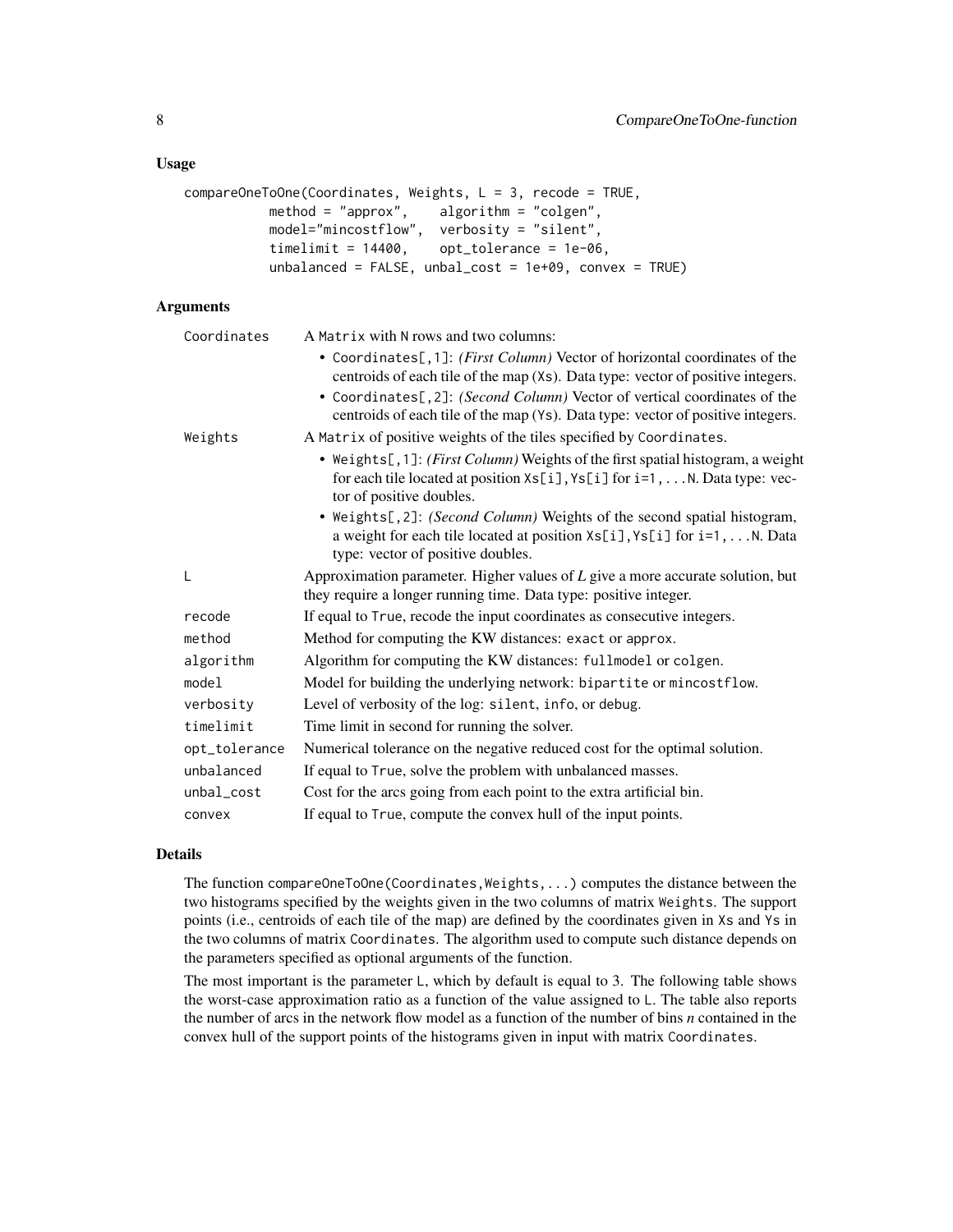| L                                                                      |  | $1 \quad 2 \quad 3 \quad 5$ | -10 - | -15 |
|------------------------------------------------------------------------|--|-----------------------------|-------|-----|
| Worst-case error $7.61\%$ $2.68\%$ $1.29\%$ $0.49\%$ $0.12\%$ $0.06\%$ |  |                             |       |     |
| Number of arcs $O(8n)$ $O(16n)$ $O(32n)$ $O(80n)$ $O(256n)$ $O(576n)$  |  |                             |       |     |

The following two figures show the network build on a grid with 8x8 nodes and using *L=2* and *L=3*.





# Value

Return an R List with the following named attributes:

- distance: The value of the KW-distance between the two input histograms.
- status: Status of the solver used to compute the distances.
- runtime: Overall runtime in seconds to compute all the distances.
- iterations: Overall number of iterations of the Network Simplex algorithm.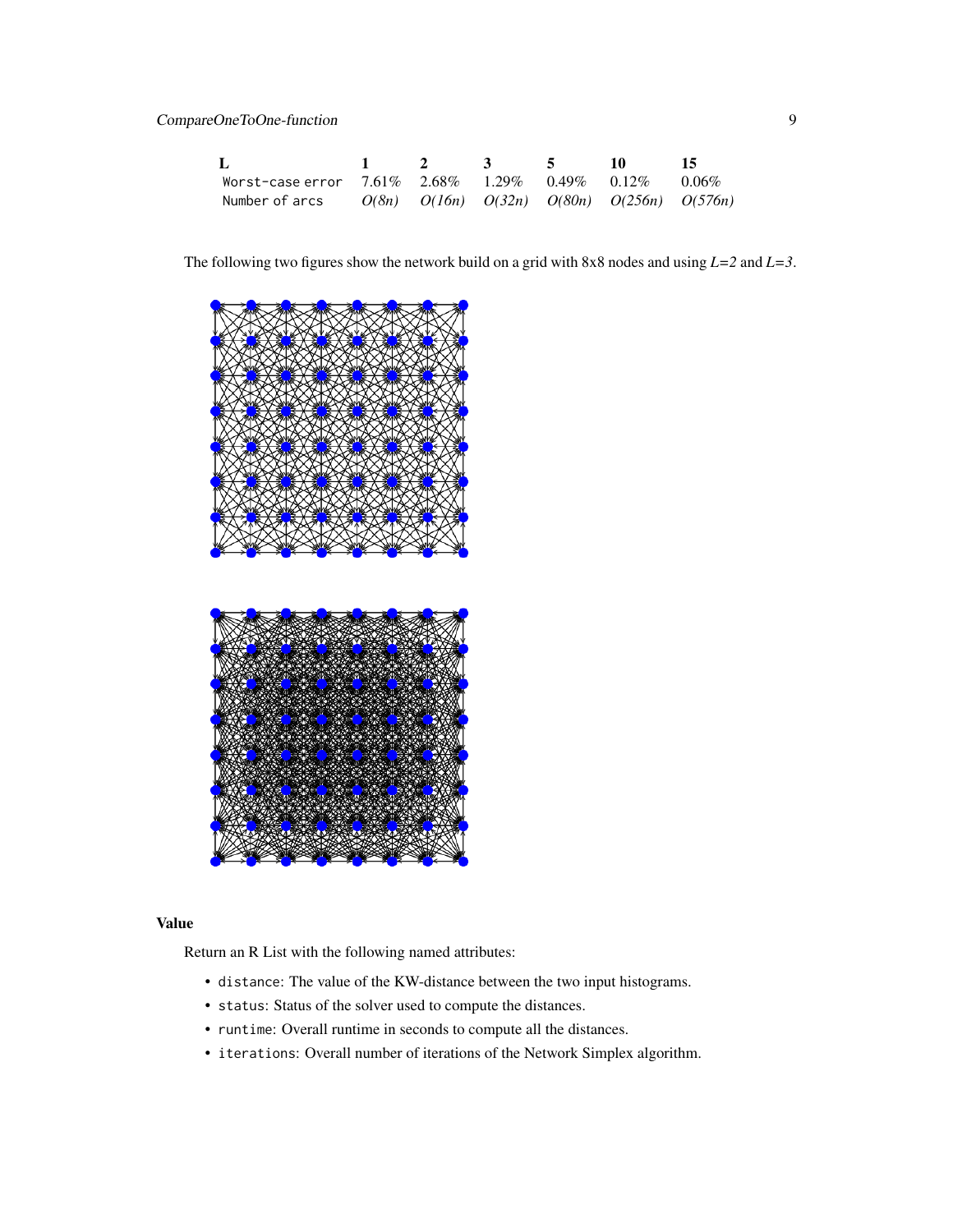- <span id="page-9-0"></span>• nodes: Number of nodes in the network model used to compute the distances.
- arcs: Number of arcs in the network model used to compute the distances.

# See Also

See also [compareOneToMany](#page-4-1), [compareAll](#page-2-1), [focusArea](#page-9-1), [Histogram2D](#page-12-1), and [Solver](#page-13-1).

# Examples

```
# Define a simple example
library(SpatialKWD)
# Random coordinates
N = 90Xs \leftarrow as.integer(runif(N, 0, 31))Ys <- as.integer(runif(N, 0, 31))
coordinates <- matrix(c(Xs, Ys), ncol=2, nrow=N)
# Random weights
test1 <- matrix(runif(2*N, 0, 1), ncol=2, nrow=N)
# Compute distance
print("Compare one-to-one with exact algorithm:")
d <- compareOneToOne(coordinates, Weights=test1, method="exact",
                     recode=TRUE, verbosity = "info")
cat("runtime:", d$runtime, " distance:", d$distance,
    " nodes:", d$nodes, " arcs:", d$arcs, "\n")
print("Compare one-to-one with approximate algorithm:")
d <- compareOneToOne(coordinates, Weights=test1, L=2, recode=TRUE)
cat("L: 2, runtime:", d$runtime, " distance:", d$distance,
    " nodes:", d$nodes, " arcs:", d$arcs, "\n")
d <- compareOneToOne(coordinates, Weights=test1, L=3)
cat("L: 3 runtime:", d$runtime, " distance:", d$distance, "\n")
d <- compareOneToOne(coordinates, Weights=test1, L=10)
cat("L: 10, runtime:", d$runtime, " distance:", d$distance, "\n")
```
FocusArea-function *Compute the KWD tranport distance within a given focus area*

#### <span id="page-9-1"></span>**Description**

This function computes the Kantorovich-Wasserstein distance within a given focus area embedded into a large region described as a grid map. Both the focus and the embedding areas are are described by spatial histograms, similarly to the input data of the other functions of this package.

The grid map is described by the two lists Xs and Ys of N coordinates, which specify the coordinates of the centroid of every single tile. For each tile i with coordinates Xs[i],Ys[i], we have an entry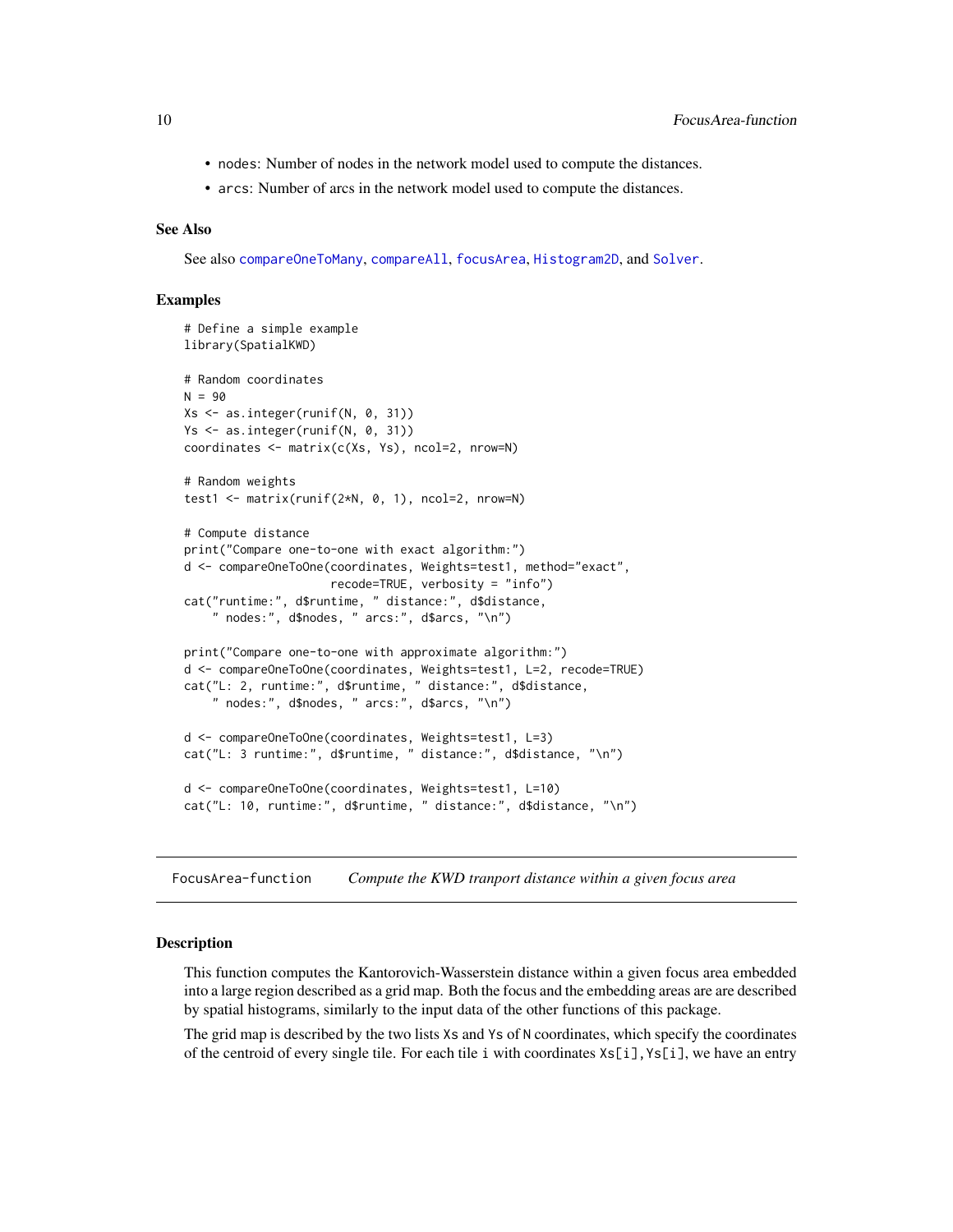# FocusArea-function 11

in the two lists of weights W1 and W2, one for the first histograms, and the other for the second histogram.

The two lists of coordinates Xs and Ys are passed to the focusArea function as a matrix with N rows and two columns. The two lists of weights W1 and W2 are passed as a matrix with N rows and two columns, a column for each histogram.

The focus area is specified by three parameters: the coordinates x and y of the center of the focus area, and the (circular) radius of the focus area. The pair of coordinates  $(x, y)$  must correspond to a pair of coordinates contained in the vectors Xs,Ys. Every tile whose distance is less or equal to the radius will be included in the focus area.

The focus area by default is circular, that is, the area is based on a *L\_2* norm. By setting the parameter area to the value linf it is possible to obtain a squared focus area, induced by the norm *L\_infinity*.

# Usage

```
focusArea(Coordinates, Weights, x, y, radius,
          L = 3, recode = TRUE,
          method = "approx", algorithm = "colgen",
          model="mincostflow", verbosity = "silent",
          timelimit = 14400, opt_tolerance = 1e-06,
          area = "12")
```
# Arguments

| Coordinates | A Matrix with N rows and two columns:                                                                                                                                                                                                                                                                                        |
|-------------|------------------------------------------------------------------------------------------------------------------------------------------------------------------------------------------------------------------------------------------------------------------------------------------------------------------------------|
|             | • Coordinates[,1]: (First Column) Vector of horizontal coordinates of the<br>centroids of each tile of the map (Xs). Data type: vector of positive integers.<br>• Coordinates[, 2]: (Second Column) Vector of vertical coordinates of the<br>centroids of each tile of the map (Ys). Data type: vector of positive integers. |
| Weights     | A Matrix of positive weights of the tiles specified by Coordinates.                                                                                                                                                                                                                                                          |
|             | • Weights[,1]: (First Column) Weights of the embedding spatial histogram,<br>a weight for each tile located at position Xs[i], Ys[i] for i=1,  N. Data<br>type: vector of positive doubles.                                                                                                                                  |
|             | • Weights[, 2]: (Second Column) Weights of the spatial histogram of the fo-<br>cus area, a weight for each tile located at position $\exists s[i], \forall s[i]$ for $i=1, \ldots, N$ .<br>All the weights outside the focus area should be equal to zero. Data type:<br>vector of positive doubles.                         |
| X           | Horizontal coordinate of the centroid of the focus area.                                                                                                                                                                                                                                                                     |
| y           | Vertical coordinate of the centroid of the focus area.                                                                                                                                                                                                                                                                       |
| radius      | The radius of the focus area.                                                                                                                                                                                                                                                                                                |
|             | Approximation parameter. Higher values of $L$ give a more accurate solution, but<br>they require a longer running time. Data type: positive integer.                                                                                                                                                                         |
| recode      | If equal to True, recode the input coordinates as consecutive integers.                                                                                                                                                                                                                                                      |
| method      | Method for computing the KW distances: exact or approx.                                                                                                                                                                                                                                                                      |
| algorithm   | Algorithm for computing the KW distances: fullmodel or colgen.                                                                                                                                                                                                                                                               |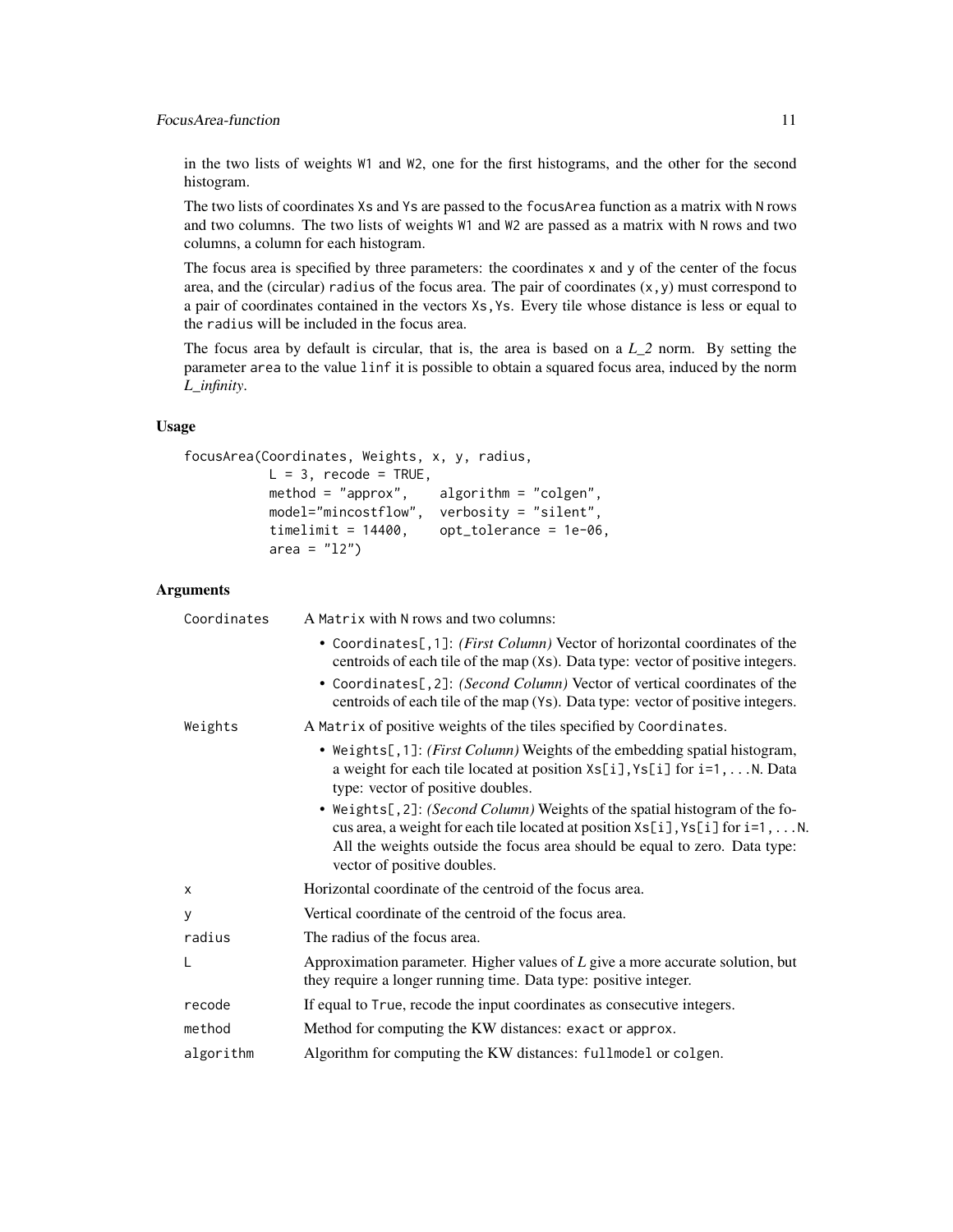<span id="page-11-0"></span>

| model         | Model for building the underlying network: bipartite or mincostflow.              |
|---------------|-----------------------------------------------------------------------------------|
| verbosity     | Level of verbosity of the log: silent, info, or debug.                            |
| timelimit     | Time limit in second for running the solver.                                      |
| opt_tolerance | Numerical tolerance on the negative reduced cost for the optimal solution.        |
| area          | Type of norm for delimiting the focus area: 12 denotes a circular area of radius, |
|               | linf denotes a squared area.                                                      |

# Details

The function focusArea(Coordinates, Weights, x, y, radius,...) computes the KW distance within a focus area by implicitly considering the surrounding larger area. The mass contained within the focus area is transported to a destination either within or outside the focus area. All the mass contained outside the focus area could be used to balance the mass within the focus area.

# Value

Return an R List with the following named attributes:

- distance: The value of the KW-distance between the two input areas.
- status: Status of the solver used to compute the distances.
- runtime: Overall runtime in seconds to compute all the distances.
- iterations: Overall number of iterations of the Capacitated Network Simplex algorithm.
- nodes: Number of nodes in the network model used to compute the distances.
- arcs: Number of arcs in the network model used to compute the distances.

# See Also

See also [compareOneToOne](#page-6-1), [compareOneToMany](#page-4-1), [compareAll](#page-2-1), [Histogram2D](#page-12-1), and [Solver](#page-13-1).

### Examples

```
# Define a simple example
library(SpatialKWD)
# Random coordinates
N = 90Xs <- as.integer(runif(N, 0, 31))
Ys <- as.integer(runif(N, 0, 31))
coordinates <- matrix(c(Xs, Ys), ncol=2, nrow=N)
# Random weights
test1 <- matrix(runif(2*N, 0, 1), ncol=2, nrow=N)
# Compute distance
print("Compare one-to-one with exact algorithm:")
d <- focusArea(coordinates, Weights=test1,
                x=15, y=15, radius=5,
                method="exact", recode=TRUE, verbosity = "info")
cat("runtime:", d$runtime, " distance:", d$distance,
    " nodes:", d$nodes, " arcs:", d$arcs, "\n")
```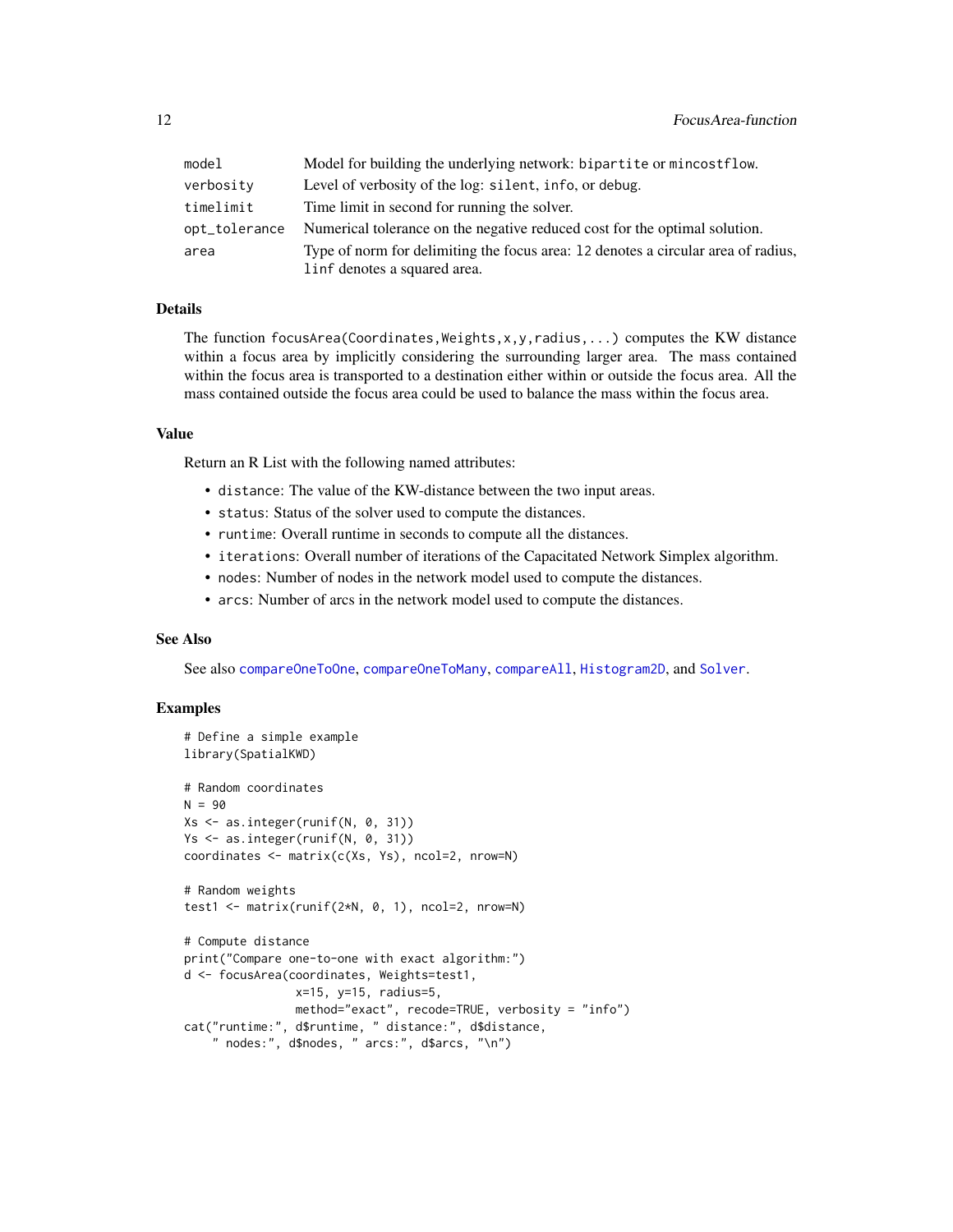<span id="page-12-0"></span>Histogram2D-class *Two Dimensional Histogram for Spatial Data*

# <span id="page-12-1"></span>Description

The Histogram2D class represents a single spatial 2-dimensional histograms. The class is mainly composed of three vectors of the same length n. The first two vectors of integers, called Xs and Ys, give the coordinates of each bin of the histogram, while the third vector of doubles, called Ws, gives the weight Ws[i] of the *i*-th bin located at position Xs[i] and Ys[i].

A 2D histogram can be also defined by adding (or updating) a single element a the time (see the second constructor).

Note that the positions of the bins are not required to lay on rectangular (or squared) grid, but they can lay everywhere in the plane. Before computing the distance between a pair of algorithms, the solver will compute a convex hull of all non-empty bins.

#### Arguments

| n            | Number of non-empty bins. Type: positive integer.                                                                                                                              |
|--------------|--------------------------------------------------------------------------------------------------------------------------------------------------------------------------------|
| Xs           | Vector of horizontal coordinates the bins. Type: vector of integers.                                                                                                           |
| Ys           | Vector of vertical coordinates the bins. Type: vector of integers.                                                                                                             |
| Ws           | Vector of positive weights of the bin at position $(x, y)$ . Type: vector of positive<br>doubles.                                                                              |
| $\mathsf{x}$ | Horizontal coordinate of a bin. Type: integer.                                                                                                                                 |
| y            | Vertical coordinate of a bin. Type: integer.                                                                                                                                   |
| W            | Weight of the bin at position $(x, y)$ . Type: positive double.                                                                                                                |
| u            | Weight of the bin to be added to the weight at position $(x, y)$ . If a bin in position<br>$(x, y)$ is absent, then it is added with weight equal to u. Type: positive double. |

# Details

The public methods of the Histogram2D class are described below.

#### Value

The add, update, and normalize does not return any value.

The size method returns the number of non-empty bins in h.

The balance method returns the sum of the weights in h.

# Methods

Histogram2D(n, Xs, Ys, Ws): c'tor.

add(x, y, w): it adds a bin located at position *(x,y)* with weight *w*.

update(x, y, u): return the total mass balance of this histogram, that is, return the quantity  $\sum_{i=1,...,n}w_i$ .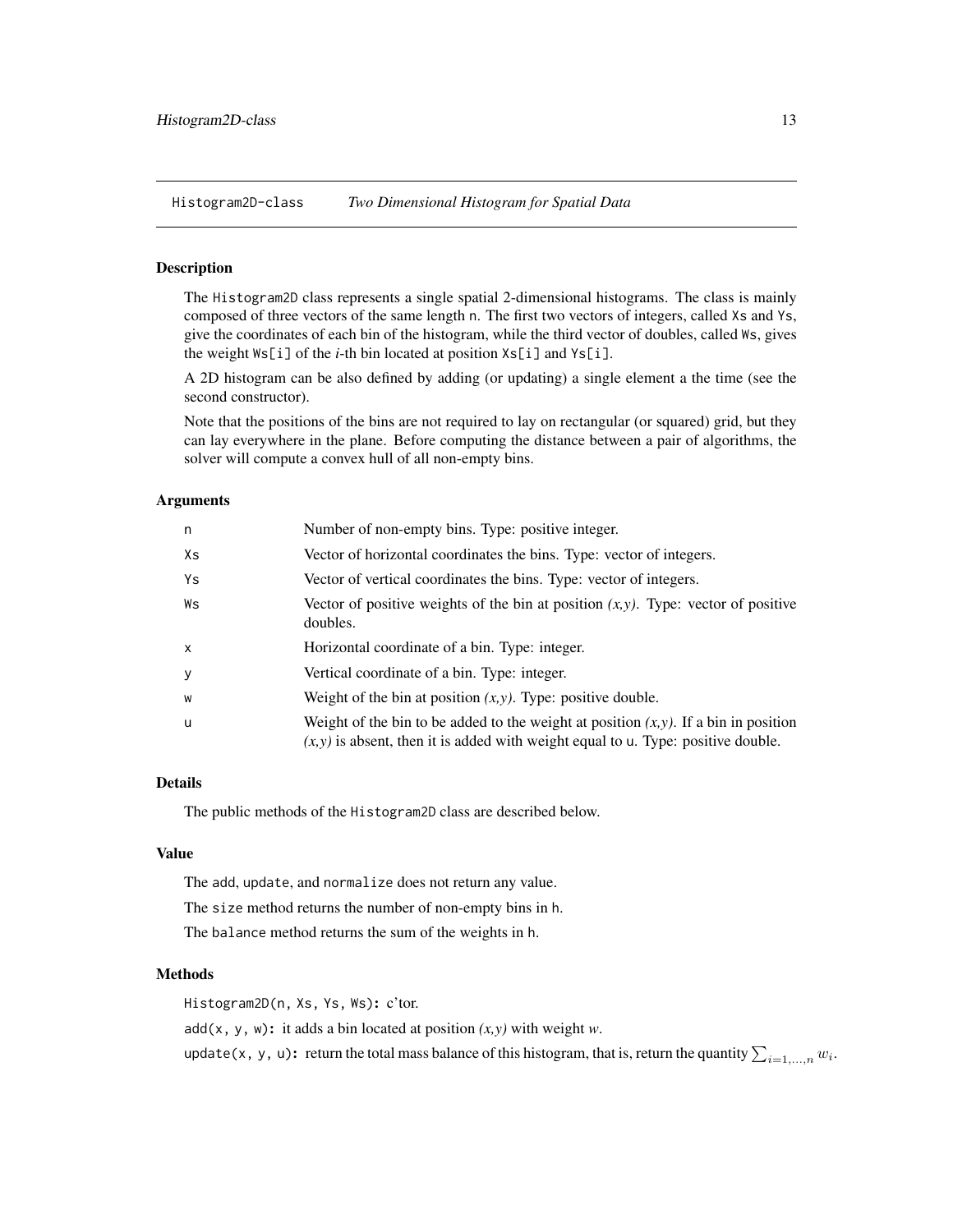<span id="page-13-0"></span>size(): return the number of non-empty bins *n* of this histogram.

normalize(): normalize the weights of all non-empty bins, such that they all sum up to 1. Indeed, this method implements the operation:  $w_i \leftarrow \frac{w_i}{\sum_{i=1,\dots,n} w_i}$ .

balance (): return the total mass balance of this histogram, that is, return the quantity  $\sum_{i=1,...,n} w_i$ .

# See Also

See also [compareOneToOne](#page-6-1), [compareOneToMany](#page-4-1), [compareAll](#page-2-1), [focusArea](#page-9-1), and [Solver](#page-13-1).

#### Examples

```
library(SpatialKWD)
```

```
# Define a simple histogram
h <- new(Histogram2D)
# Add half unit of mass at positions (1,0) and (0,1)
h$add(1, 0, 0.5)
h$add(0, 1, 0.5)
# Add at position (5,5) a unit of mass
h$add(5, 5, 1)
# Normalize the histogram
h$normalize()
# Print the total weight (mass) of the histogram
print(sprintf("Histogram total weight = %f", h$balance()))
```
Solver-class *Spatial-KWD Solver*

#### <span id="page-13-1"></span>Description

The Solver class is the main wrapper to the core algorithms implemented in the Spatial KWD package. It has several methods that permit to compare two, or more, objects of type Histogram2D. If you use the helper functions described at the begging of this document, you can avoid using this class directly

# **Arguments**

| n  | Number of bins in the histograms Xs, Yw, W1, W2, Ws.                                                                                                                                                                    |
|----|-------------------------------------------------------------------------------------------------------------------------------------------------------------------------------------------------------------------------|
| Η1 | First object of type Histogram2D.                                                                                                                                                                                       |
| Η2 | Second object of type Histogram2D.                                                                                                                                                                                      |
|    | Approximation parameter. Higher values of L give a more accurate solution, but<br>they require a longer running time. Table X gives the guarantee approximation<br>bound as a function of $L$ . Type: positive integer. |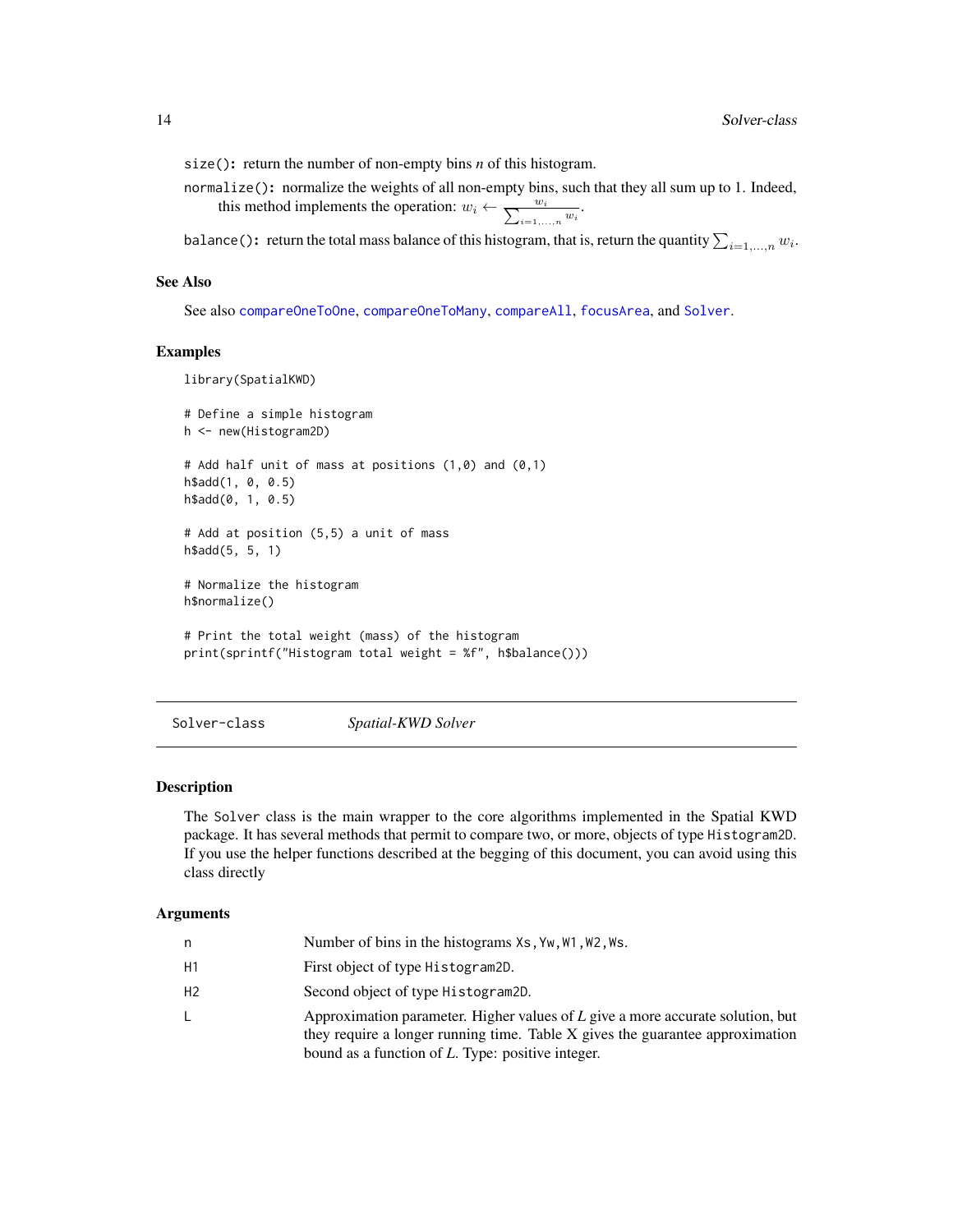| Xs             | Vector of horizontal coordinates the bins. Type: vector of integers.                              |
|----------------|---------------------------------------------------------------------------------------------------|
| Ys             | Vector of vertical coordinates the bins. Type: vector of integers.                                |
| W1             | Vector of weights of the bin at the positions specified by Xs and Ys. Type: vector<br>of doubles. |
| W <sub>2</sub> | Vector of weights of the bin at the positions specified by Xs and Ys. Type: vector<br>of doubles. |
| Ws             | Matrix of weights of the bin at the positions specified by Xs and Ys. Type: matrix<br>of doubles. |
| name           | Name of the parameter to set and/or get. Type: string.                                            |
| value          | Value to set the corresponding parameter specified by name. Type: double.                         |

# Details

The public methods of this class are:

The Solver class can be controlled by the list of parameters given in the following table, which can be set with the setParam(name, value) method. A detailed description of each parameter is given below.

| <b>Parameter Name</b> | <b>Possible Values</b>                   | <b>Default Value</b> |
|-----------------------|------------------------------------------|----------------------|
| Method                | exact, approx                            | approx               |
| Model                 | bipartite, mincostflow                   | mincostflow          |
| Algorithm             | fullmodel, colgen                        | colgen               |
| Verbosity             | silent, info, debug                      | info                 |
| TimeLimit             | Any positive integer smaller than INTMAX | <b>INTMAX</b>        |
| OptTolerance          | Any value in $[10^{-9}, 10^{-1}]$        | $10^{-6}$            |

- Method: set which method to use for computing the exact distance between a pair of histograms. The options for this parameter are:
	- exact: Compute the exact KW distance. This method is only helpful for small and sparse spatial maps.
	- approx: Compute an approximation KW distance which depends on the parameter *L*. This is the default value.
- Model: set which network model to use for computing the exact distance between a pair of histograms. The options for this parameter are:
	- bipartite: Build a complete bipartite graph. This method is only helpful for small and sparse spatial maps.
	- mincostflow: Build an uncapacitated network flow. This is, in general, smaller than the bipartite model, except for very sparse histograms.
- Algorithm: set which algorithm to use to compute an approximate distance between a pair of histograms, which depends on the parameter *L*. The options for this parameter are:
	- fullmodel: Build a complete network model and solve the corresponding problem.
	- colgen: Build the network model incrementally while computing the KW distance. It is the recommended method for very large dense spatial maps. On medium and small spatial maps, the fullmodel could be faster.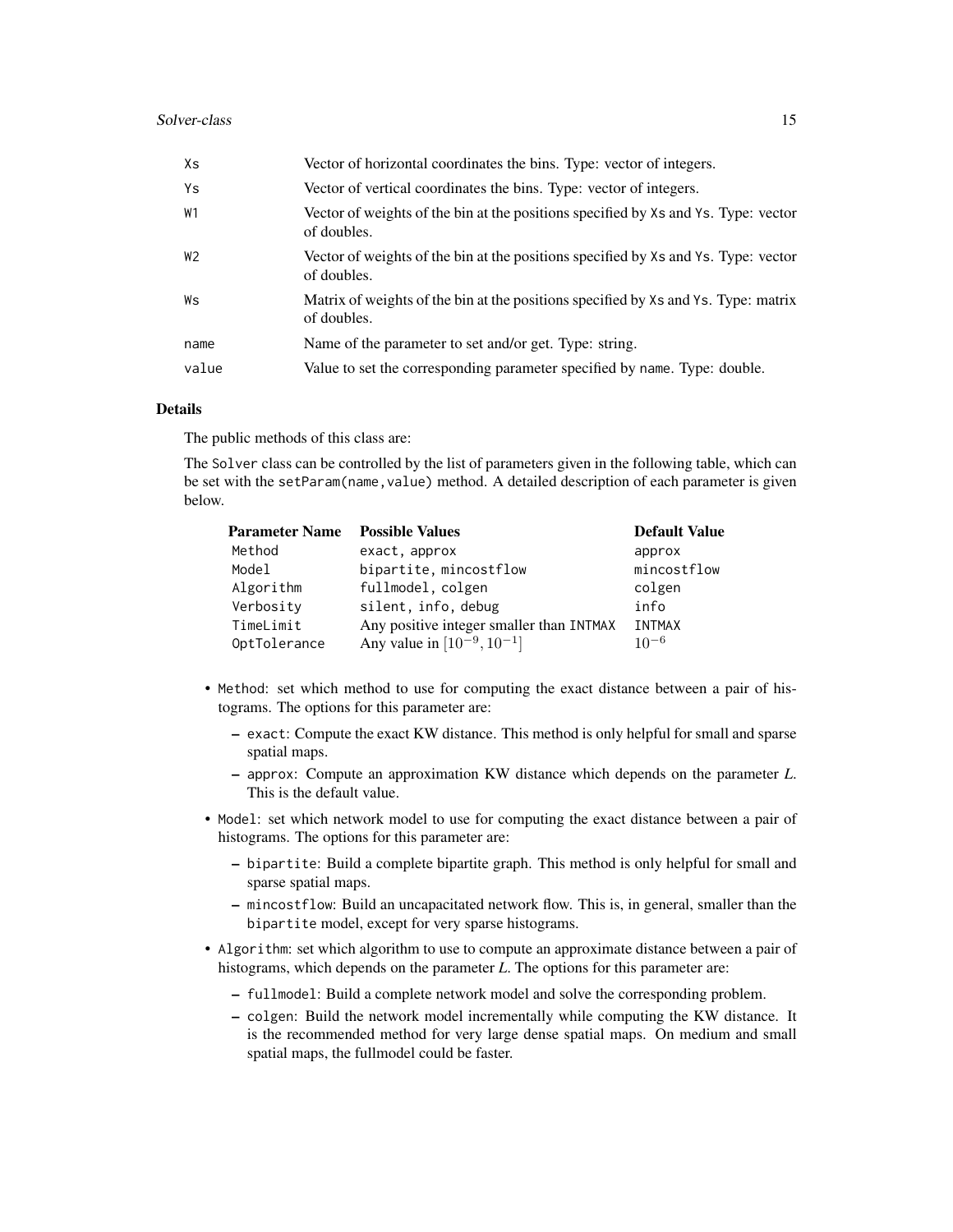<span id="page-15-0"></span>The default value is set to colgen.

- Verbosity: set the level of verbosity of the logs. Possible values are silent, info, debug. The last is more verbose than the other two. The default value is set to info.
- TimeLimit: set the time limit for computing the distance between a pair of spatial maps. Min values: INTMAX. The default value is set to INTMAX.
- OptTolerance: Optimality tolerance on negative reduced cost variables to enter the basis. Min value:  $10^{-9}$ , max value:  $10^{-1}$ . The default value is set to  $10^{-6}$ .

#### Methods

- compareExact(Xs, Ys, W1, W2): compute the exact distance between the two vector of weights W1 and W2, on the convex hull of the points defined by the two vectors Xs and Ys. The algorithm used by the solver is controlled by the parameter ExactMethod (see below). This method returns a single value (double), which is the KW-distance between W1 and W2.
- compareExact(Xs, Ys, W1, Ws): compute the exact distances between the vector of weights W1 and each of the vector of weights in Ws, on the convex hull of the points defined by the two vectors Xs and Ys. The algorithm used by the solver is controlled by the parameter ExactMethod (see below). This method returns a vector of double of the same size of Ws, representing the distance of W1 to every element of Ws.
- compareExact(Xs, Ys, Ws): compute a symmetric matrix of pairwise exact distances between all the possible pairs of the vector listed in Ws. The algorithm used by the solver is controlled by the parameter ExactMethod (see below).
- compareApprox(Xs, Ys, W1, W2, L): compute the approximate distance between the two vector of weights W1 and W2, on the convex hull of the points defined by the two vectors Xs and Ys. The parameter ApproxMethod (see below) controls the algorithm used by the solver. This method returns a single value (double), which is the KW-distance between W1 and W2.
- compareApprox(Xs, Ys, W1, Ws, L): compute the approximate distances between the vector of weights W1 and each of the vector of weights in Ws, on the convex hull of the points defined by the two vectors Xs and Ys. The parameter ApproxMethod (see below) controls the algorithm used by the solver. This method returns a vector of double of the same size of Ws, representing the distance of W1 to every element of Ws.
- compareApprox(Xs, Ys, Ws, L): compute a symmetric matrix of pairwise approximate distances (which depends on the value of *L*) between all the possible pairs of the vector listed in Ws. The parameter ApproxMethod (see below) controls the algorithm used by the solver.
- runtime(): return the runtime in seconds to the last call to one of the *compare* methods. It reports the runtime of the execution of the Network Simplex algorithm.
- preprocesstime(): return the preprocessing time in seconds to the last call to one of the *compare* methods. It reports the execution time to set up the main data structures and to compute the convex hull of all the input histograms.
- setParam(name, value): set the parameter name to the new value. Every parameter has a default value. See below for the existing parameters.
- getParam(name): return the current value of the parameter name.

# See Also

See also [compareOneToOne](#page-6-1), [compareOneToMany](#page-4-1), [compareAll](#page-2-1), [focusArea](#page-9-1), and [Histogram2D](#page-12-1).